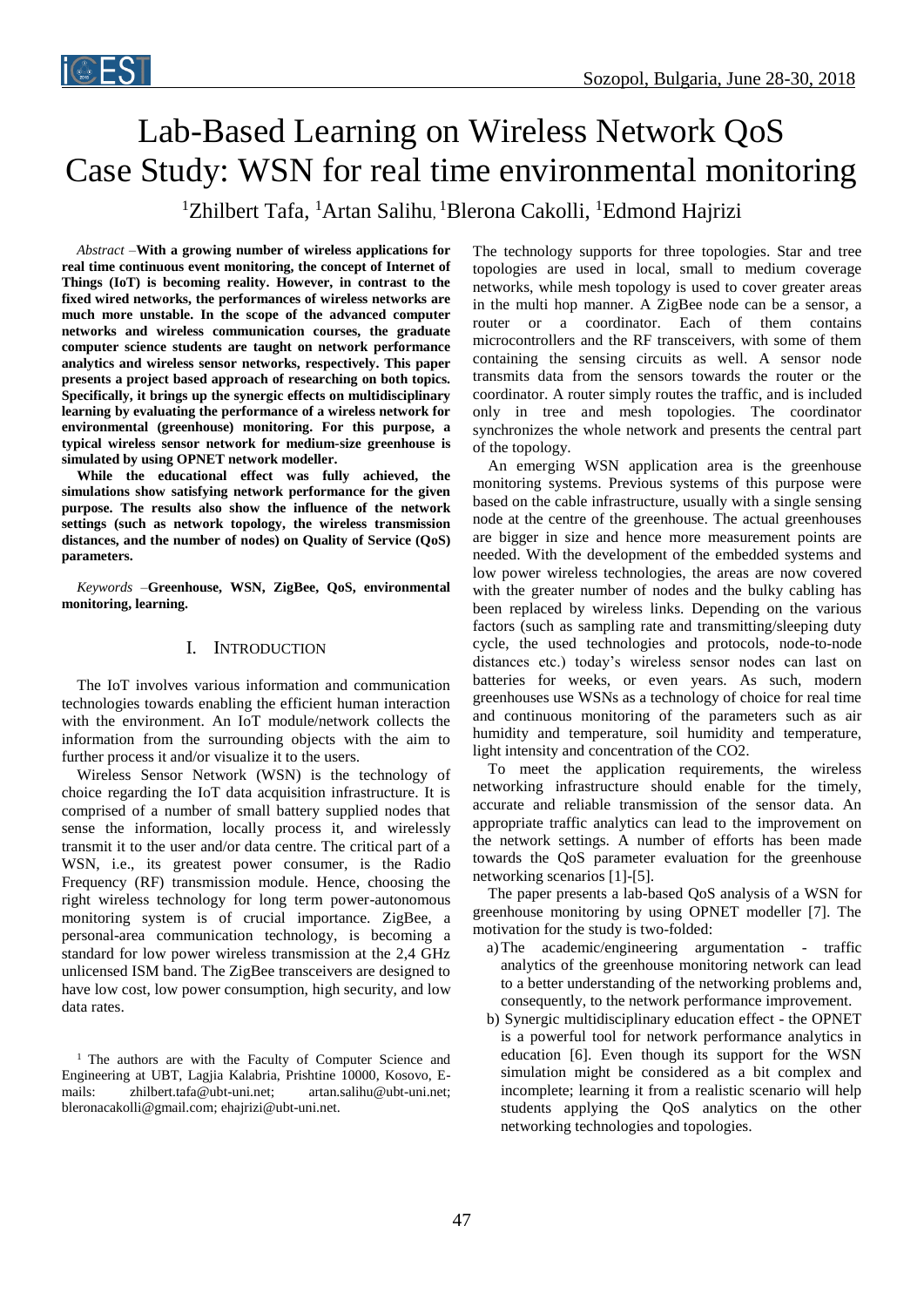

Accordingly, the primary objective of the study is the performance analysis of a typical mid-size real time greenhouse monitoring system. The study is conducted in scope of the project that envisions students to learn by research. As such, another objective of the study is in the domain of education. Namely, in a research-oriented environment, students learn on how to deploy and set up the WSN, and how to analyse the network performances. On top of that, they are also able to understand the importance of each parameter as well as the factors that influence them in a WSN setup.

In order for the goals to be achieved, the theoretical background on WSNs, ZigBee, OPNET simulation framework and QoS are priory presented to the students in scope of the advanced computer networks and wireless communications courses.

The paper is organized as follows. After introducing the topic and the problem, Section II presents the simulation setup and details. The results are presented in Section III, while the Section IV concludes the paper.

## II. THE SIMULATION ENVIRONMENT AND SETUP

#### *A. The rationale behind OPNET for WSN in education*

OPNET is a commercial general-purpose network simulator which is recently re-branded as a Riverbed Modeller by Riverbed Technologies [7]. In this paper, OPNET Modeller Academic Edition 17.5 was used. It supports design and modelling of communication systems as well as end-to-end system performance assessment by discrete event simulations. In addition to a wide range of ready to use models and functions, it provides a user with a Graphical User Interface (GUI) for node and network configuration, as well as for defining the underlying processes. Its graphical presentation capabilities make it easier to practice the network quality parameters, hence it is considered to be a more attractive and user friendly tool for students. It allows them to focus on results and understanding of performance evaluation metrics for WSN systems.

Other state of the art tools for simulation and QoS analysis of WSNs used by researchers and educators include ns-2 [8], OMNET++ [9] and TOSSIM [10]. However, ns-2 and OMNET++ require additional add-ons and modifications to provide reliable results for different WSN applications. Also, code in ns-2 is relatively difficult to manipulate with a poor graphical presentation capability. TOSSIM offers scalability and is specifically designed for WSNs prototyping, but it is limited to simulations of TinyOS applications. Simulations of protocols require writing TinyOS application, making it hard to troubleshoot and abstract for laboratory exercises. A comprehensive comparison of limitations together with advantages of WSN simulators is given in [11], revisited by a recent work in [12].

With the rapid increase of WSN applications and demand for hands-one skills in job market on the one hand, and laboratory equipment costs and space limitations on the other hand, OPNET provides an ideal tool to bridge the gap between theory and practice for teachers, practitioners and higher education institutions in general. The authors in [13] describe the effect of hands-on teaching using OPNET in a wireless communications undergrad class. By designing five simulation laboratories, they show how easy and beneficial to students is designing, deploying and assessing performance of complex and ever-changing wireless infrastructures. Based on surveys and student feedback, the authors in [14] claim the effectiveness of using OPNET simulation tool for teaching networking concepts. Participated students in this study show a significant increase in gaining both theoretical as well as practical skills in creating and analysing different networking scenarios.

We complement previous work by providing researchers and teachers a baseline of ZigBee implementation and performance analysis in OPNET. Thus, it can be easily replicated and extended to other case studies. Consequently, enabling students to practically understand other Low-Power Wide Area Network (LPWAN) technologies, its applications and last yet important appropriate QoS evaluation techniques one should choose.

#### *B. The simulation scenario and setup*

In order to observe the network QoS parameters, students consider a realistic environmental monitoring scenario, precisely a medium size 150mx200m rectangular greenhouse area. Although there are lots of ZigBee products in the market that are declared to cover much greater ranges (such as, for example, XBP24-API-001), we have adopted the theoretical limitations of the low power technology regarding the indoor and outdoor ranges. Therefore, the number of nodes is chosen accordingly to the field dimensions and general ZigBee range specifications (that claim the outdoor range of few tens of meters to 100m). Students set up the network by configuring one coordinator, two routers and 4 sensor nodes. The network topology is shown in Figure 1.



Fig. 1: Simulation setup

The coordinator is set to be data centre or to send data further through the Internet towards the end user. It sets the network in mesh-routing mode. The end-nodes are configured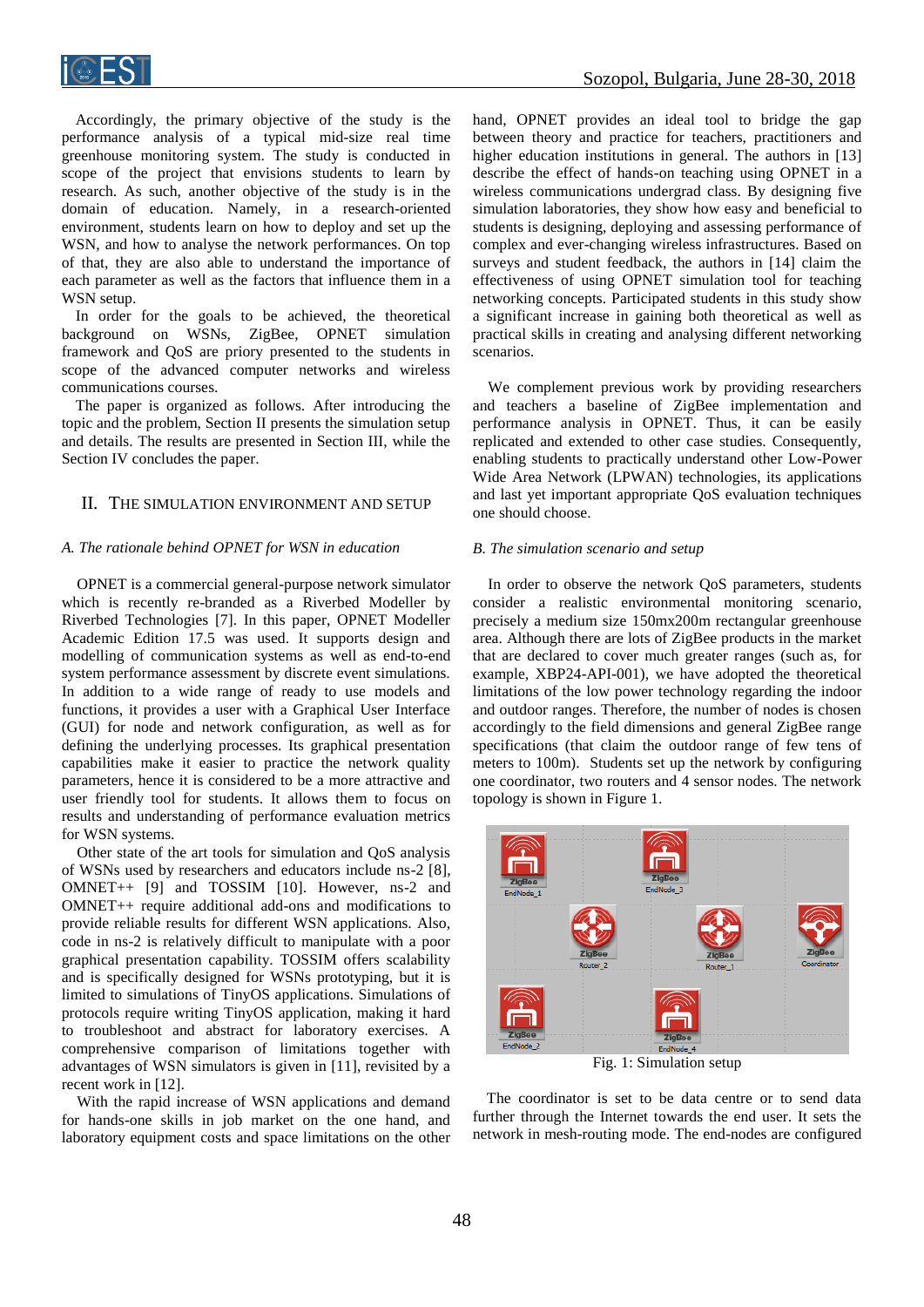

to send data to the coordinator, i.e., with the coordinator set as the destination node. The routers are configured for the ad-hoc random connection manner. As such, the end nodes 1 and 2 are connected to the Router 2, while end nodes 3 and 4 are connected to the Router 1. Router 2 transmits data through Router 1 towards the coordinator.

# III. THE SIMULATION RESULTS

The network parameter analytics were conducted at the end nodes 1 and 4, since they transfer through the different routers and number of hops to the destination. The simulation shows results for 20 minutes of the data transmission. To show the ad-hoc connection nature of the ZigBee network from the given topology, based on the nodes' distances, the numbers of hops towards the destination were firstly evaluated. The results were obtained from the network layer simulation interface. The results are shown in Figure 2.



Fig.2:Number of hops for: (a) EndNode\_1 and (b) EndNode\_2

The average end-to-end delay were measured from the application point of view, i.e., from the application simulation interface. The results for end nodes 1 and 4, are shown in Figures 3 and 4, respectively.



Fig. 3: End-to-end delay at EndNode\_1



The results show that the average delay is higher at the beginning of the nodes' transmission. This can be explained by the on-demand nature of the routing protocol, and the initial route learning that happens at the beginning of the transmission. Also, as expected, when the delays get stabilized, the average delay of the EndNode\_4 is lower than the average delay of the EndNode\_1. But, this difference is not crucial.

Same as the delay, throughput depends on many parameters such as number of nodes, the network topology, the collision occurrence, etc. Throughput at the end nodes 1 and 4 were evaluated through the link layer simulation interface. The results are shown in figures 5 and 6.



Fig. 5: Throughput at the EndNode\_1